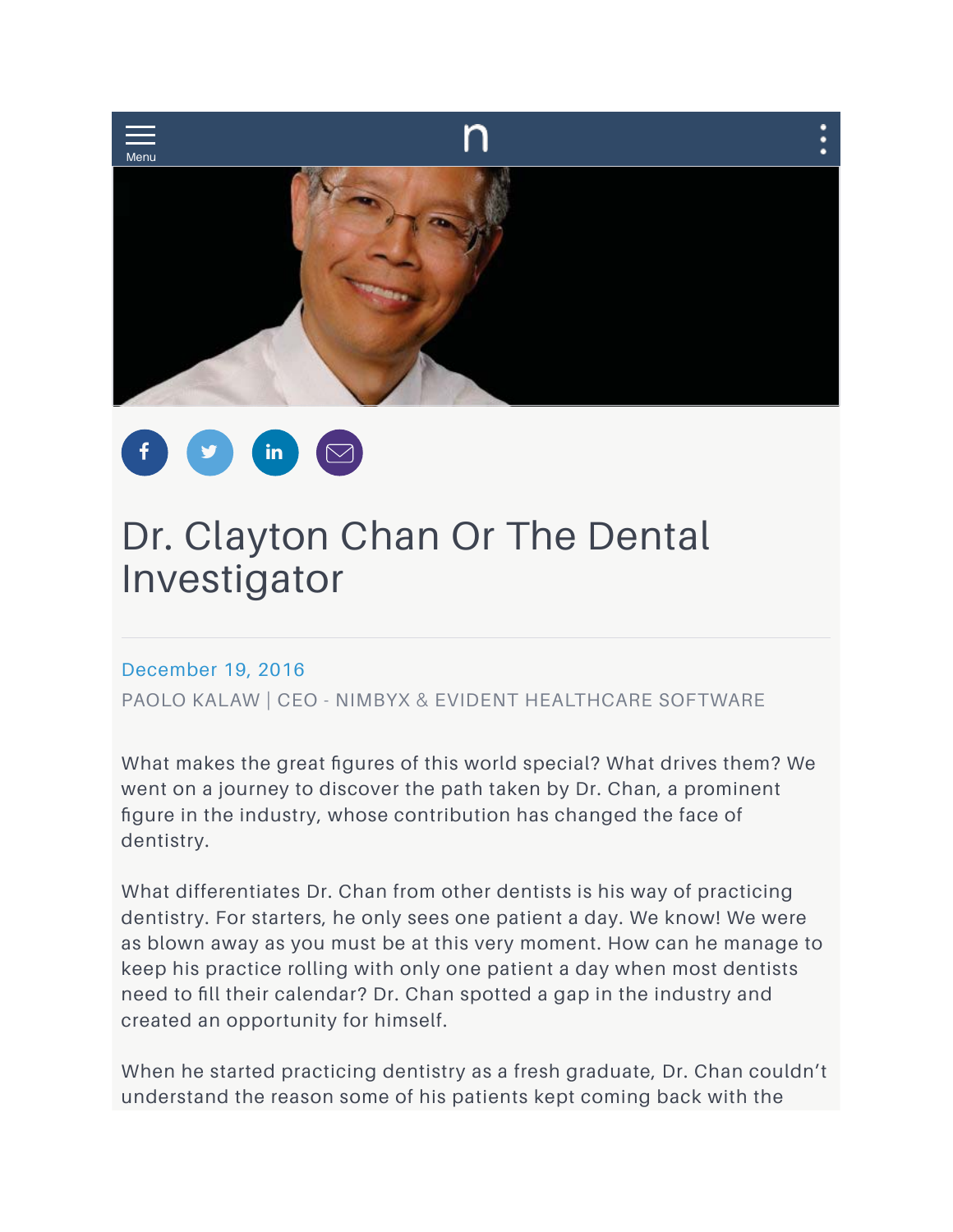same occlusion issues. What was he missing?

## "As I was moving on in my career, I couldn't understand why I was not able to resolve 15% to 20% of my top difficult occlusion cases effectively. That led me to start questioning what we were taught in dental school".

Through his hard work and determination, Dr. Chan developed and pioneered a concept that finally resolved the equation: GNM Dentistry. Gneuromuscular Dentistry (GNM) focuses on body alignment, optimal mandibular function (quality) and accurate occlusion that results in optimal function and form. In reality, GNM is the missing key to Neuromuscular Dentistry (NMD) and traditional teachings taught in dental schools. With this discovery, Dr. Chan decided to focus his practice on GNM Dentistry, which made his savoir-faire unique from other dentists.

"I mainly deal with difficult cases, cases that couldn't be resolved by other dentists. That is why I usually see one patient a day. I want to focus all my time on one case at a time because most patients who come to me, have tried everything and I am their last resort. They deserve my full attention and commitment."

We see Dr. Chan like a private dental investigator as he tries to understand a difficult problem and implement the solution effectively. Before he starts the procedure, he meticulously gathers all the records, looks at all the information, carefully listens to his patients and uses new technologies as part of his evaluation.

With this discovery, have dental schools approached him to teach this important concept?

"Trying to convey the concept of GNM (Gneuromuscular Dentistry) is extremely complicated. Because of the politics involved, and all previous teaching, it creates a fog of knowledge. I think we must train our doctors to understand what they were missing. The biggest challenge is to make people understand that GNM (Gneuromuscular Dentistry) and NMD (Neuromuscular Dentistry) are different. How to best convey those principles in the world of dentistry is not easy."

Dr. Chan refused to play by the traditional rules, he decided to go beyond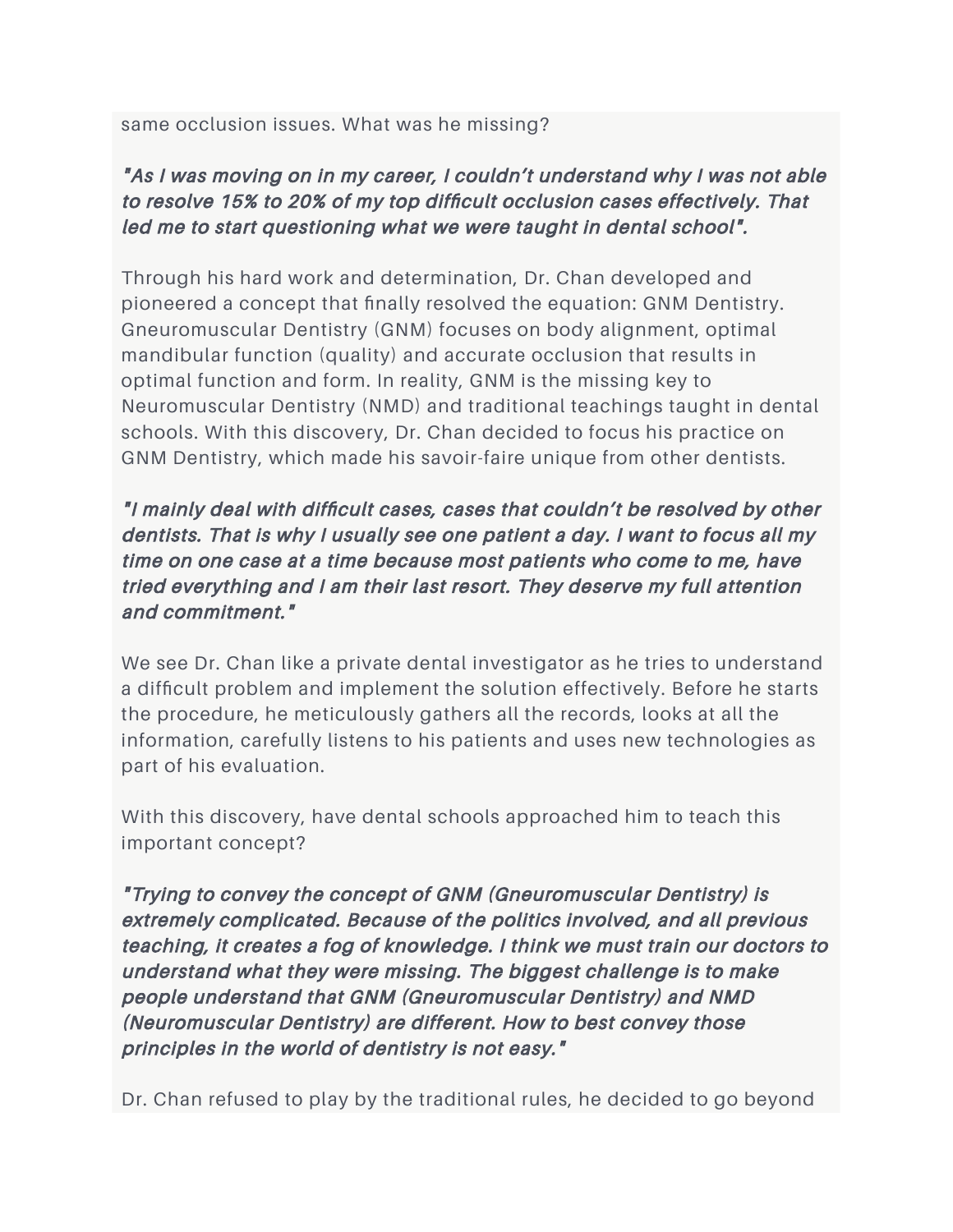the preconceived ideas of dentistry. With that said, we hope that he gets the credit that he deserves, and shares what he knows with the world.

If you want to learn more about GNM, visit Dr. Chan's website here.



Dr. Clayton Chan Founder/Director of Occlusion Connections

Clayton A. Chan, D.D.S. is a general dentist, clinician, teacher, educator and leader. He is considered by many to be an authority on Occlusion and its application to Clinical Dentistry. His training and experience as a dental laboratory technician along with training in the areas of gnathologics, TMD, orthodontics and neuromuscular occlusion has helped him convey a unique three fold clinical message to thousands of dentists, specialists, technicians and dental leaders nationally and internationally.

Back to News

**SHARE**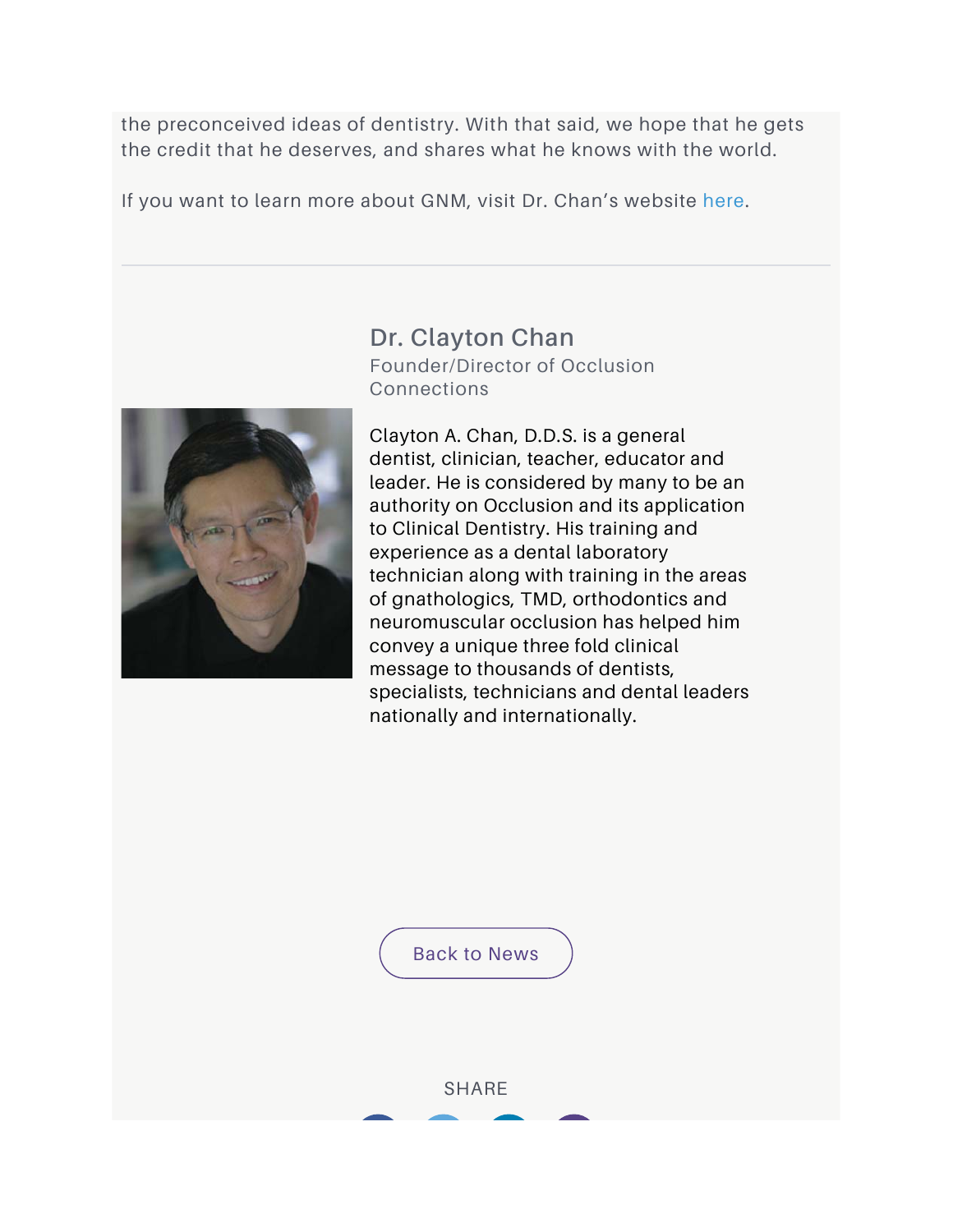

#### News

## Shop

FAQs

Special Orders

Returns

Supplier Sign-up

## My nimbyx

My Profile

My Orders

Change Password



About Us